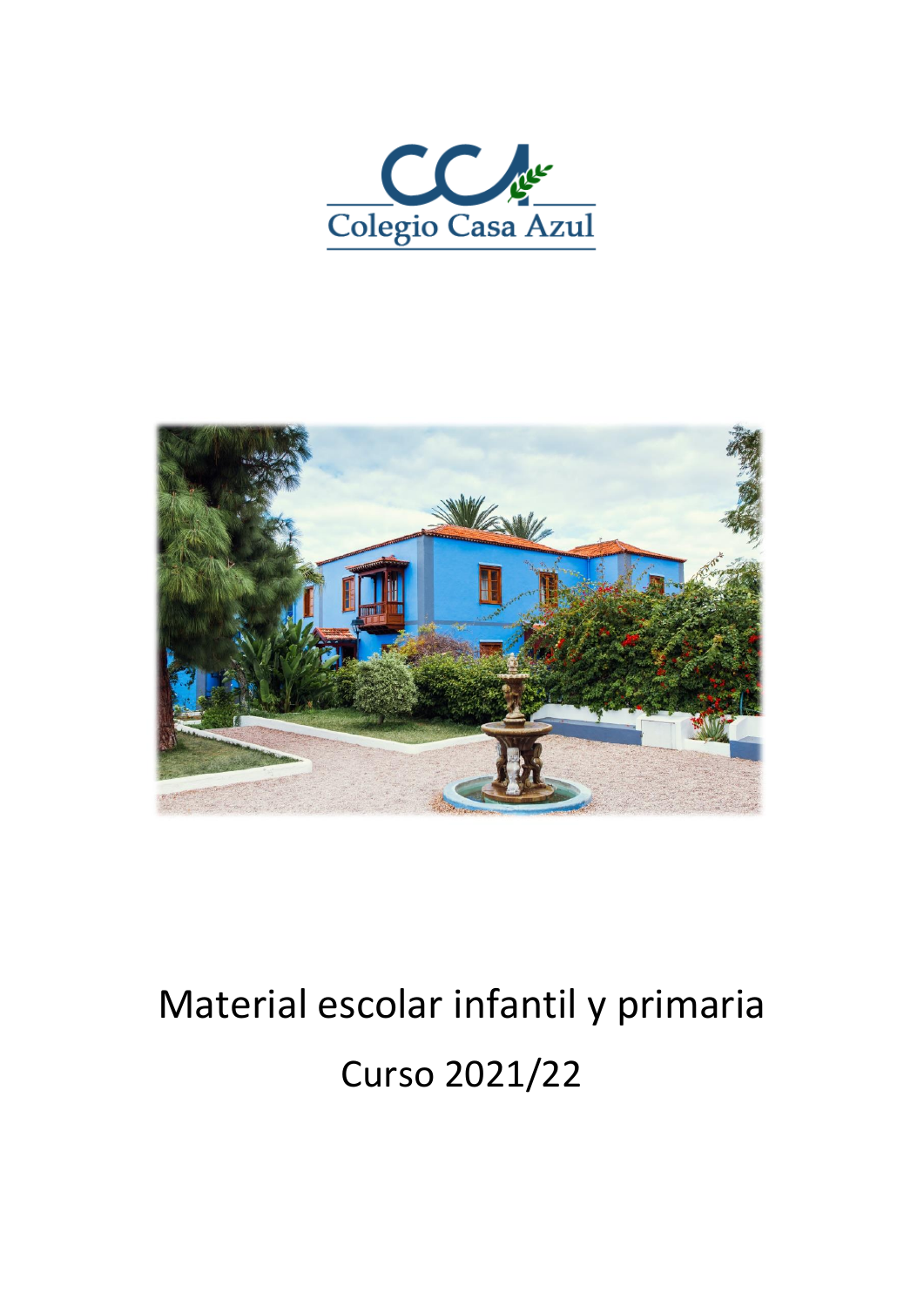

# **INFANTIL 3 AÑOS**

| <b>CANTIDAD</b> | <b>MATERIAL</b>                              |
|-----------------|----------------------------------------------|
| $\mathbf{1}$    | <b>CARPETA AZUL</b>                          |
| $\overline{2}$  | <b>CERAS PEQUES 12 COLORES</b>               |
| $\mathbf{1}$    | <b>BLOC CARTULINAS COLORES</b>               |
| 2               | PLASTILINA COLORES 150GR.                    |
| $\mathbf{1}$    | PAQUETE DE GOMMETS [CON ESTRELLAS]           |
| 3               | PEGAMENTO DE BARRA 22GR.                     |
| $\mathbf{1}$    | ROTULADOR DE PIZARRA BASIC                   |
| $\mathbf{1}$    | TIJERA ESCOLAR STAEDLER                      |
| $\mathbf{1}$    | ROTULADORES 12 COLORES JUMBO                 |
| $\mathbf{1}$    | PINCEL PEQUEÑO CERDAS GRUESAS                |
| $\mathbf{1}$    | PACK TOALLITAS HIDROALCOHÓLICAS 100 UNIDADES |
| $\mathbf{1}$    | MATERIAL FUNGIBLE (EXCLUSIVO CCA)            |
| $\mathbf{1}$    | ROBÓTICA (EXCLUSIVO CCA)                     |

| PAQUETE DE TOALLITAS HÚMEDAS GRANDES      |
|-------------------------------------------|
| CAMISETA VIEJA PARA MANUALIDADES (GRANDE) |
| <b>ESTUCHE GRANDE DE TRES CREMALLERAS</b> |





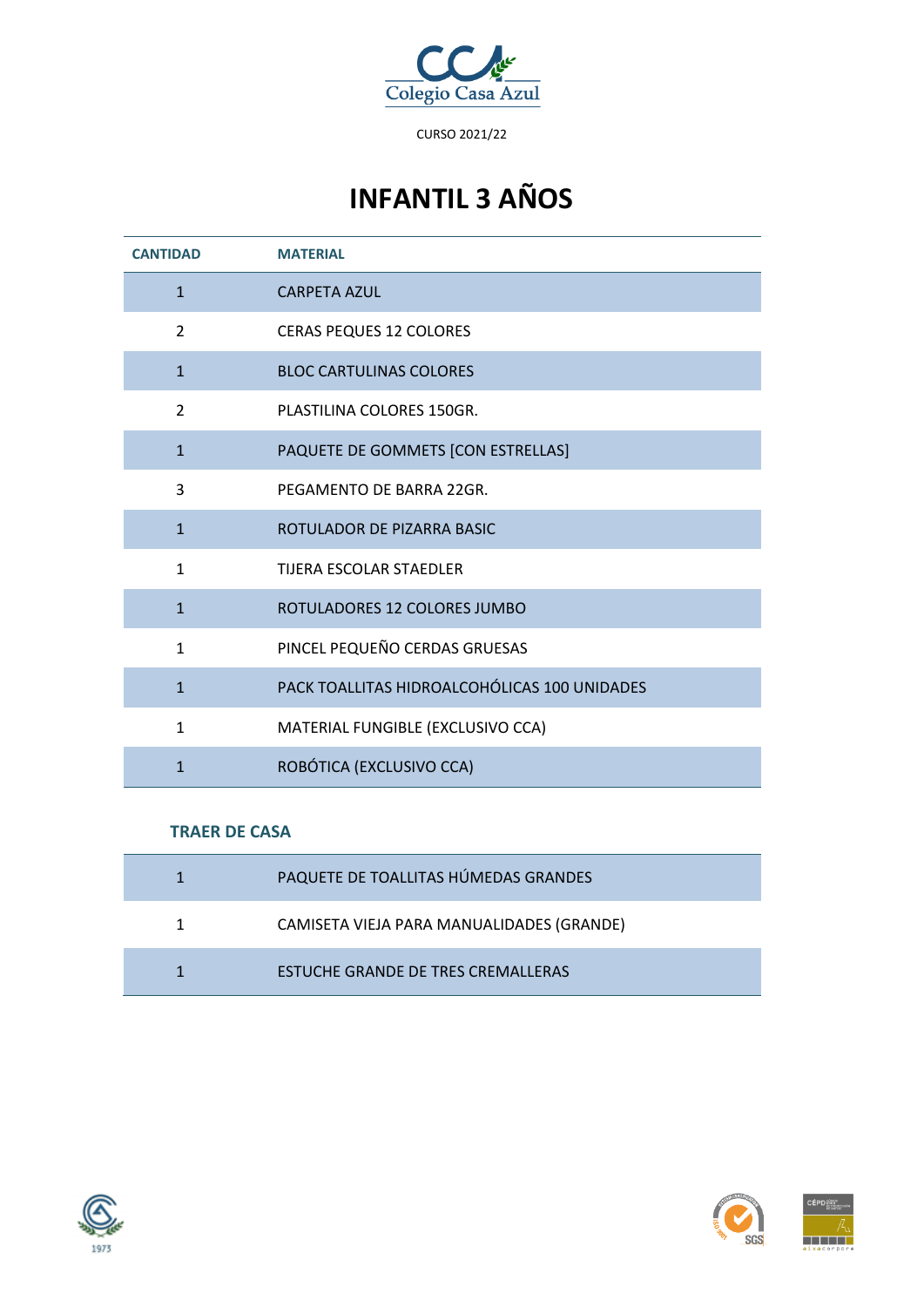

# **INFANTIL 4 AÑOS**

| <b>CANTIDAD</b> | <b>MATERIAL</b>                              |
|-----------------|----------------------------------------------|
| $\mathbf{1}$    | <b>CERAS MANLEY 15 COLORES</b>               |
| $\mathbf{1}$    | LÁPIZ 2HB STAEDLER NORIS CLUB 119            |
| $\overline{4}$  | PEGAMENTO DE BARRA 22GR.                     |
| $\overline{2}$  | PLASTILINA COLORES 150GR.                    |
| $\mathbf{1}$    | ROTULADORES 12 COLORES JUMBO                 |
| $\overline{2}$  | <b>CERAS PEQUES 12 COLORES</b>               |
| $\mathbf{1}$    | PAQUETE FOLIOS A4 100UNDS.                   |
| $\mathbf{1}$    | PAQUETE DE FOLIOS DE COLORES A4 100 UNDS.    |
| 5               | FUNDA PLÁSTICA A4 MULTITALADRO               |
| $\overline{2}$  | ROTULADOR DE PIZARRA BASIC                   |
| $\mathbf{1}$    | PACK TOALLITAS HIDROALCOHÓLICAS 100 UNIDADES |
| $\mathbf{1}$    | MATERIAL FUNGIBLE (EXCLUSIVO CCA)            |
| $\mathbf{1}$    | ROBÓTICA (EXCLUSIVO CCA)                     |

| PAQUETE DE TOALLITAS HÚMEDAS |
|------------------------------|
| TIJERA ESCOLAR STAEDLER      |
| <b>CARPETA AZUL</b>          |
| <b>ESTUCHE GRANDE</b>        |



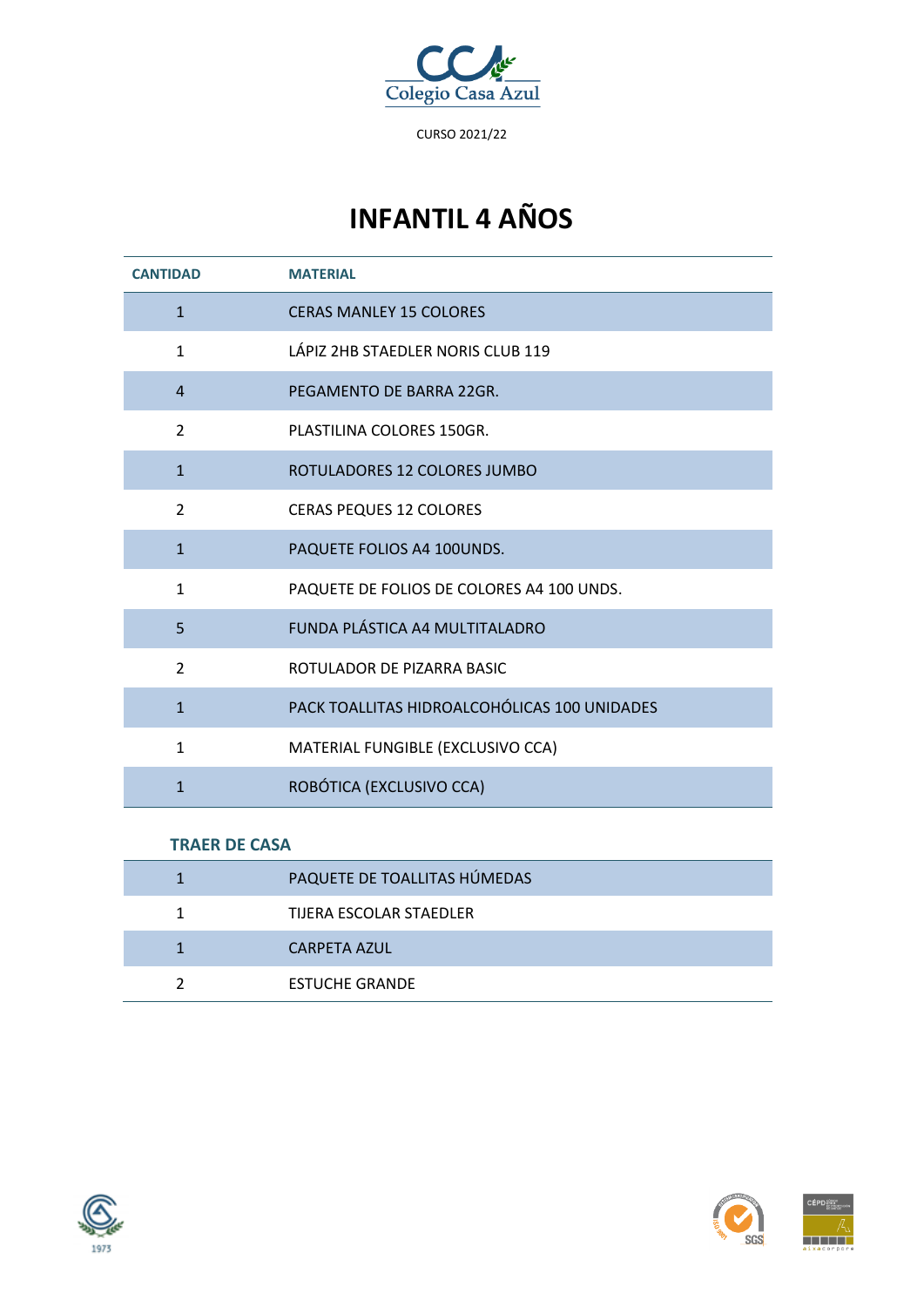

# **INFANTIL 5 AÑOS**

| <b>CANTIDAD</b>          | <b>MATERIAL</b>                              |
|--------------------------|----------------------------------------------|
| $\mathbf{1}$             | <b>BLOC CARTULINAS COLORES</b>               |
| 3                        | <b>GOMAS DE LÁPIZ</b>                        |
| $\overline{3}$           | LÁPIZ 2HB                                    |
| $\overline{\phantom{a}}$ | PEGAMENTO DE BARRA 22GR.                     |
| $\mathbf{1}$             | LÁPICES DE CERAS GIRATORIA                   |
| $\mathbf{1}$             | ROTULADORES 12 COLORES JUMBO                 |
| $\mathbf{1}$             | ADAPTADOR PARA LÁPIZ                         |
| $\mathbf{1}$             | PAQUETE FOLIOS A4 500UNDS.                   |
| $\mathbf{1}$             | PACK TOALLITAS HIDROALCOHÓLICAS 100 UNIDADES |
| $\mathbf{1}$             | MATERIAL FUNGIBLE (EXCLUSIVO CCA)            |
| $\mathbf{1}$             | ROBÓTICA (EXCLUSIVO CCA)                     |

#### **TRAER DE CASA**

| <b>ESTUCHE CON TRES CREMALLERAS</b>       |
|-------------------------------------------|
| PAQUETE DE TOALLITAS HÚMEDAS              |
| CAMISETA VIEJA PARA MANUALIDADES (GRANDE) |

#### **ALUMNOS NUEVOS**

| <b>TIJERA ESCOLAR STAEDLER</b> |  |
|--------------------------------|--|
| SOBRE PLÁSTICO A4 CON CIERRE   |  |





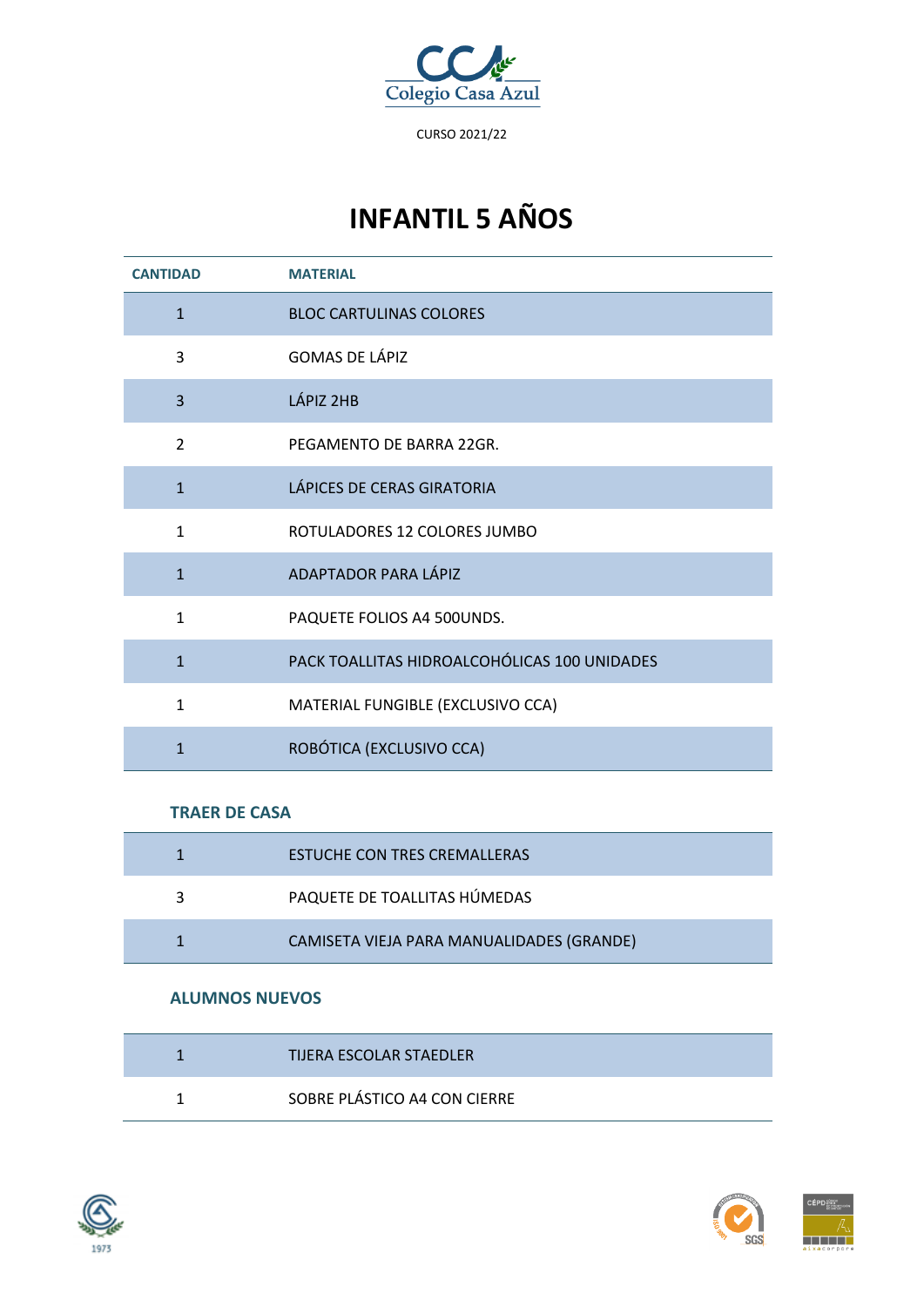

### **1º PRIMARIA**

| <b>CANTIDAD</b>      | <b>MATERIAL</b>                                      |
|----------------------|------------------------------------------------------|
| $\mathbf{1}$         | TIJERA ESCOLAR STAEDLER                              |
| 10                   | CUADERNO PEQUEÑO (A5) PAUTA LAMELA Y GRAPA 80Gr. 5mm |
| 6                    | LÁPIZ 2HB                                            |
| 3                    | <b>GOMA DE LÁPIZ</b>                                 |
| $\overline{1}$       | AFILADOR CON DEPÓSITO STAEDLER                       |
| 1                    | BLOC DE DIBUJO CON ALAMBRE SIN MARGEN 130GR.         |
| $\mathbf{1}$         | ROTULADORES 24 COLORES DOBLE PUNTA                   |
| 1                    | <b>CERAS 24 COLORES</b>                              |
| $\mathbf{1}$         | LÁPICES 24 COLORES                                   |
| 1                    | REGLA 15CM                                           |
| 3                    | PEGAMENTO DE BARRA 22GR.                             |
| 2                    | <b>BLOC MANUALIDADES</b>                             |
| $\mathbf{1}$         | <b>BLOC CARTULINAS COLORES</b>                       |
| 1                    | PAQUETE FOLIOS A4 500UNDS.                           |
| $\mathbf{1}$         | PLASTILINA COLORES 150GR.                            |
| 1                    | <b>CERAS MANLEY 15 COLORES</b>                       |
| 15                   | SOBRE PLÁSTICO A4 CON BROCHE                         |
| $\mathbf{1}$         | SOBRE PLÁSTICO A5 CON BROCHE (Inglés)                |
| $\mathbf{1}$         | LÁPIZ DOBLE PUNTA (AZUL/ROJO)                        |
| 1                    | LIBRETA PAPEL PAUTADO A5 APAISADO (Música)           |
| $\mathbf{1}$         | CALCULADORA BÁSICA (NO CIENTÍFICA)                   |
| 1                    | <b>TECLADO + RATÓN USB</b>                           |
| $\mathbf{1}$         | PACK TOALLITAS HIDROALCOHÓLICAS 100 UNIDADES         |
| 1                    | ROBÓTICA (EXCLUSIVO CCA)                             |
| <b>TRAER DE CASA</b> |                                                      |

#### ESTUCHE CON CREMALLERA MATERIAL PROYECTO READ & WRITE [MOCHILA INGLÉS CON PIZARRA Y LOS ROTULADORES] PAQUETE DE TOALLITAS HÚMEDAS





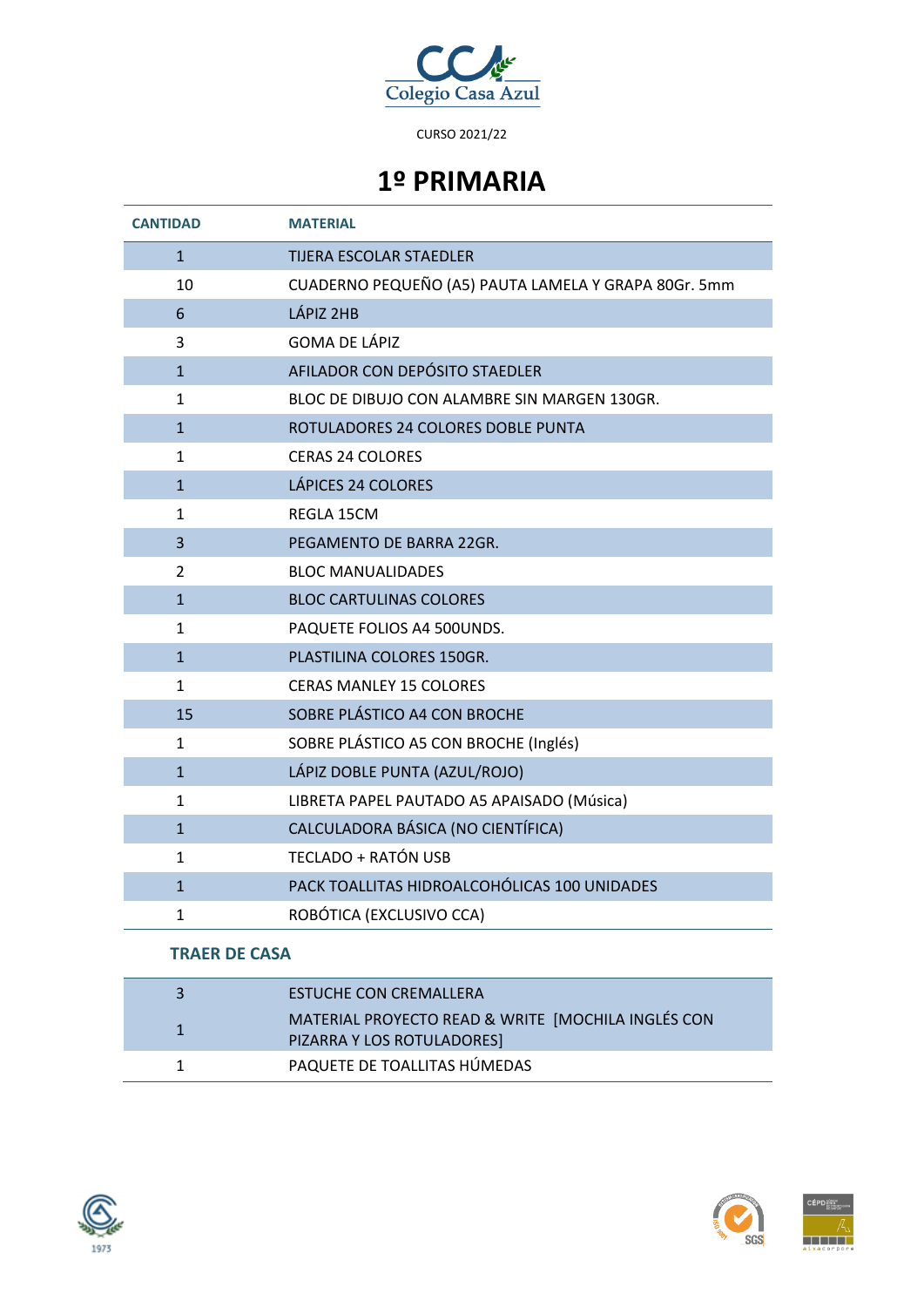

### **2º PRIMARIA**

| <b>CANTIDAD</b> | <b>MATERIAL</b>                                       |
|-----------------|-------------------------------------------------------|
| 10              | CUADERNO PEQUEÑO (A5) PAUTA LAMELA Y GRAPA 80 Gr. 4mm |
| 6               | LÁPIZ 2HB                                             |
| 3               | <b>GOMA DE LÁPIZ</b>                                  |
| $\mathbf{1}$    | AFILADOR CON DEPÓSITO                                 |
| $\mathbf{1}$    | BLOC DE DIBUJO CON ALAMBRE SIN MARGEN 130GR.          |
| $\mathbf{1}$    | ROTULADORES 24 COLORES DOBLE PUNTA                    |
| $\mathbf{1}$    | <b>CERAS 24 COLORES</b>                               |
| $\mathbf{1}$    | LÁPICES 24 COLORES                                    |
| $\mathbf{1}$    | REGLA 15CM                                            |
| 3               | PEGAMENTO DE BARRA 22GR.                              |
| $\overline{2}$  | <b>BLOC MANUALIDADES</b>                              |
| $\mathbf{1}$    | <b>BLOC CARTULINAS COLORES</b>                        |
| $\mathbf{1}$    | PAQUETE FOLIOS A4 500UNDS.                            |
| $\mathbf{1}$    | PLASTILINA COLORES 150GR.                             |
| $\mathbf{1}$    | <b>CERAS MANLEY 15 COLORES</b>                        |
| 15              | SOBRE PLÁSTICO A4 CON BROCHE                          |
| $\mathbf{1}$    | SOBRE PLÁSTICO A5 CON BROCHE (Inglés)                 |
| $\mathbf{1}$    | LÁPIZ DOBLE PUNTA (AZUL/ROJO)                         |
| $\mathbf{1}$    | LIBRETA PAPEL PAUTA A5 APAISADO (Música)              |
| $\mathbf{1}$    | PACK TOALLITAS HIDROALCOHÓLICAS 100 UNIDADES          |
| $\mathbf{1}$    | ROBÓTICA (EXCLUSIVO CCA)                              |

| <b>ESTUCHE CON CREMALLERA</b>                                                                          |
|--------------------------------------------------------------------------------------------------------|
| MATERIAL PROYECTO READ & WRITE [MOCHILA INGLÉS CON<br>PIZARRA, LOS ROTULADORES Y LAS LIBRETAS COLORES] |
| <b>TIJERA ESCOLAR STAEDLER</b>                                                                         |
| CALCULADORA BÁSICA (NO CIENTÍFICA)                                                                     |
| <b>TECLADO + RATÓN USB</b>                                                                             |
| PAQUETE DE TOALLITAS HÚMEDAS                                                                           |
|                                                                                                        |





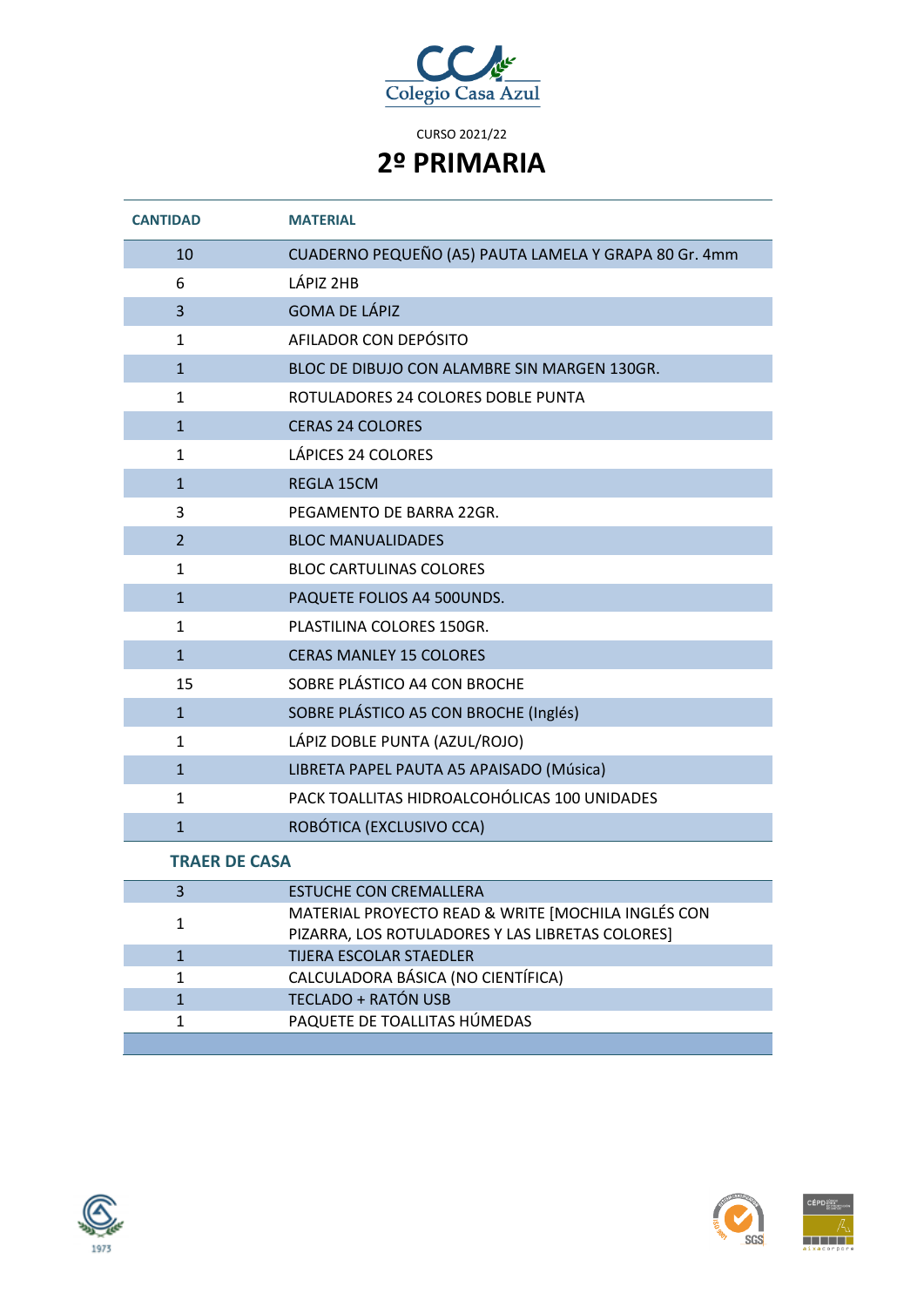

| <b>CANTIDAD</b> | <b>MATERIAL</b>                                      |
|-----------------|------------------------------------------------------|
| $\mathbf{1}$    | <b>BOLÍGRAFO ROJO BORRABLE FRIXION BALL</b>          |
| $\mathbf{1}$    | BOLÍGRAFO AZUL BORRABLE FRIXION BALL                 |
| $\mathbf{1}$    | RECAMBIO DE BOLÍGRAFO AZUL FRIXION BALL (3 unids.)   |
| $\mathbf{1}$    | RECAMBIO DE BOLÍGRAFO ROJO FRIXION BALL (3 unids.)   |
| $\mathbf{1}$    | AFILADOR CON DEPÓSITO STAEDLER                       |
| 3               | LÁPIZ 2HB                                            |
| $\mathbf{1}$    | ROTULADOR DE PIZARRA AZUL                            |
| $\mathbf{1}$    | RECAMBIO BOLÍGRAFO PIZARRA AZUL                      |
| 3               | <b>GOMA DE LÁPIZ</b>                                 |
| $\mathbf{1}$    | LIBRETA PAPEL PAUTADO A5 APAISADO (Música)           |
| $\mathbf{1}$    | <b>SUBRAYADOR VERDE</b>                              |
| $\mathbf{1}$    | SUBRAYADOR AMARILLO                                  |
| $\mathbf{1}$    | <b>BLOC MANUALIDADES</b>                             |
| 10              | CUADERNO PEQUEÑO (A5) PAUTA LAMELA Y GRAPA 80Gr. 4mm |
| $\overline{2}$  | PLASTILINA COLORES 150GR.                            |
| $\mathbf{1}$    | BLOC DE DIBUJO CON ALAMBRE SIN MARGEN 130GR.         |
| $\mathbf{1}$    | <b>BLOC CARTULINAS</b>                               |
| $\mathbf{1}$    |                                                      |
|                 | CARPETA ELÁSTICA                                     |
| $\overline{2}$  | PAQUETE FOLIOS A4 100UNDS.                           |
| $\mathbf{1}$    | REGLA 15 CM                                          |
| $\overline{2}$  | PEGAMENTO DE BARRA 22GR.                             |
| $\mathbf{1}$    | <b>LÁPICES 24 COLORES</b>                            |
| $\mathbf{1}$    | ROTULADORES 24 COLORES DOBLE PUNTA                   |
| $\mathbf{1}$    | <b>CERAS 24 COLORES</b>                              |





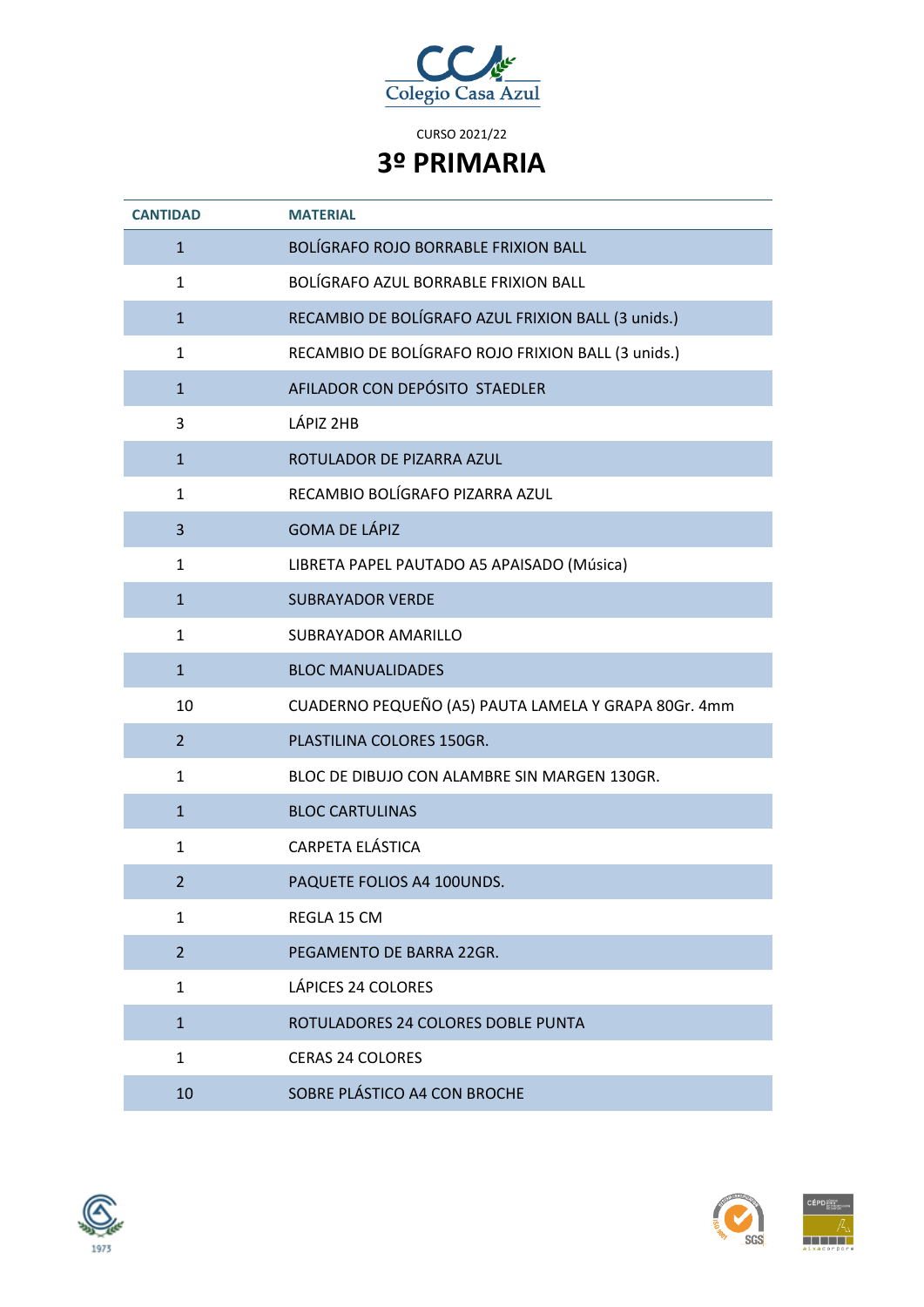

| PACK TOALLITAS HIDROALCOHÓLICAS 100 UNIDADES |
|----------------------------------------------|
| ROBÓTICA (EXCLUSIVO CCA)                     |
| AGENDA ESCOLAR CCA                           |

| 3            | <b>ESTUCHE CREMALLERA</b>                                                                  |
|--------------|--------------------------------------------------------------------------------------------|
| $\mathbf{1}$ | CAMISETA VIEJA PARA MANUALIDADES                                                           |
| $\mathbf{1}$ | CALCULADORA BÁSICA (NO CIENTÍFICA)                                                         |
| $\mathbf{1}$ | TIJERA ESCOLAR STAEDLER                                                                    |
| $\mathbf{1}$ | <b>CERAS MANLEY 15 COLORES</b>                                                             |
| $\mathbf{1}$ | PAQUETE DE TOALLITAS HÚMEDAS                                                               |
| $\mathbf{1}$ | CAJA CARTÓN PARA MATERIAL ARTÍSTICA                                                        |
| $\mathbf{1}$ | TECLADO + RATÓN USB                                                                        |
| 1            | MATERIAL PROYECTO READ & WRITE [PIZARRA INGLÉS, LOS<br>ROTULADORES Y LAS LIBRETAS COLORES] |



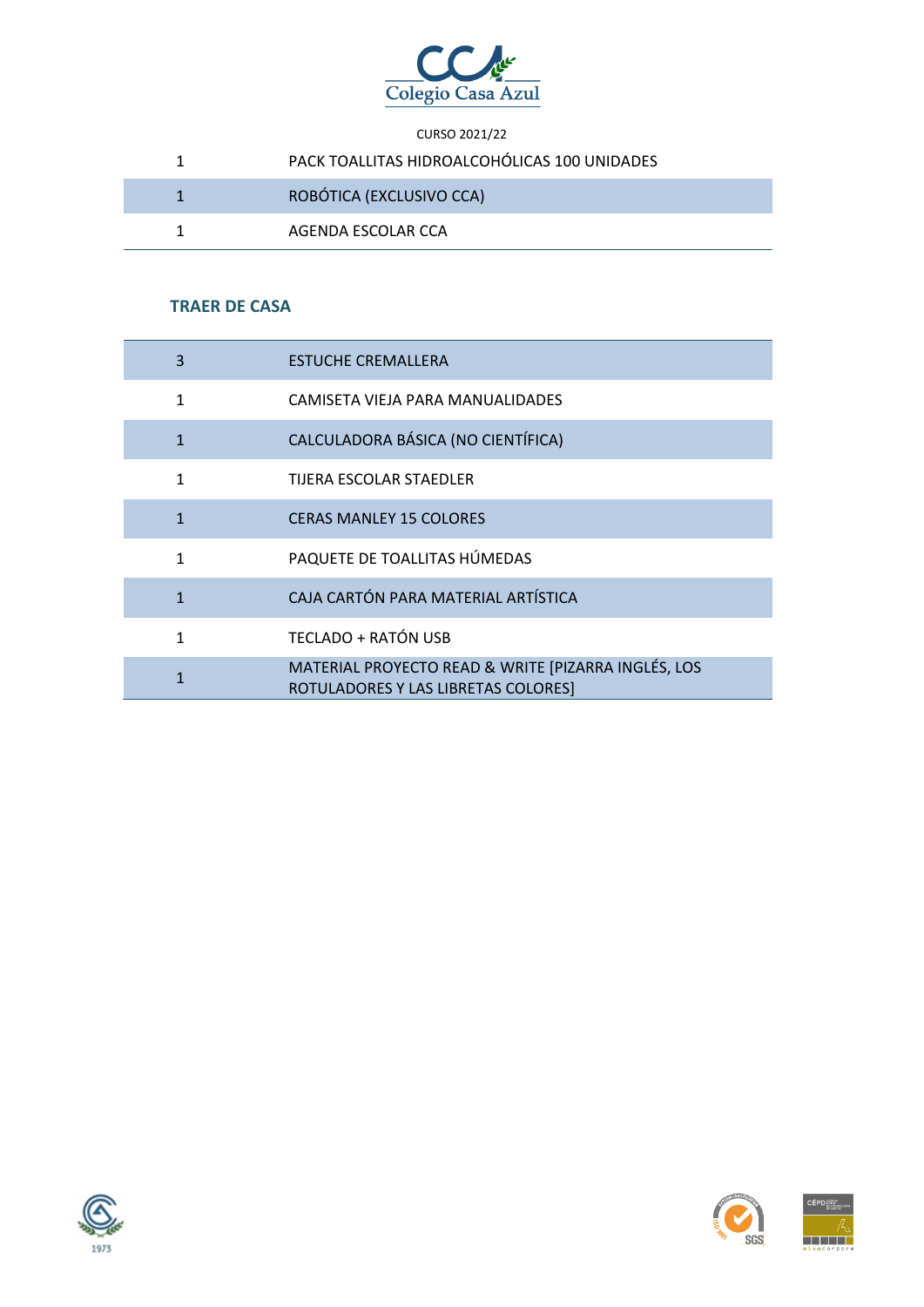

| <b>CANTIDAD</b> | <b>MATERIAL</b>                                     |
|-----------------|-----------------------------------------------------|
| $\mathbf{1}$    | BOLÍGRAFO AZUL BORRABLE FRIXION BALL                |
| $\mathbf{1}$    | RECAMBIO DE BOLÍGRAFO AZUL FRIXION BALL (3 unids.)  |
| $\mathbf{1}$    | BOLÍGRAFO ROJO BORRABLE FRIXION BALL                |
| $\mathbf{1}$    | RECAMBIO DE BOLÍGRAFO ROJO FRIXION BALL (3 unids.)  |
| $\mathbf{1}$    | AFILADOR CON DEPÓSITO STAEDLER                      |
| 3               | LÁPIZ 2HB                                           |
| $\overline{2}$  | <b>GOMA DE LÁPIZ</b>                                |
| $\mathbf{1}$    | ROTULADOR PIZARRA AZUL                              |
| $\overline{2}$  | RECAMBIO BOLÍGRAFO PIZARRA AZUL                     |
| $\mathbf{1}$    | <b>SUBRAYADOR VERDE</b>                             |
| $\mathbf{1}$    | <b>SUBRAYADOR AMARILLO</b>                          |
| $\mathbf{1}$    | <b>BLOC MANUALIDADES</b>                            |
| 8               | CUADERNO GRANDE (A4) PAUTA LAMELA Y GRAPA 80Gr. 4mm |
| $\overline{2}$  | PLASTILINA COLORES 150GR.                           |
| $\mathbf{1}$    | BLOC DE DIBUJO CON ALAMBRE SIN MARGEN 130GR.        |
| $\mathbf{1}$    | <b>BLOC CARTULINAS COLORES</b>                      |
| $\overline{2}$  | PAQUETE FOLIOS A4 100UNDS.                          |
| $\mathbf{1}$    | REGLA 15 CM                                         |
| $\mathbf{1}$    | REGLA 30 CM                                         |
| $\mathbf{1}$    | COMPÁS CON TORNILLO CENTRAL Y ADAPTADOR STAEDLER    |
| $\overline{2}$  | PEGAMENTO DE BARRA 22GR.                            |
| $\mathbf{1}$    | LÁPICES 24 COLORES                                  |
| $\mathbf{1}$    | ROTULADORES 24 COLORES DOBLE PUNTA                  |
| $\mathbf{1}$    | <b>CERAS 24 COLORES</b>                             |
| 10              | SOBRE PLÁSTICO A4 CON BROCHE                        |





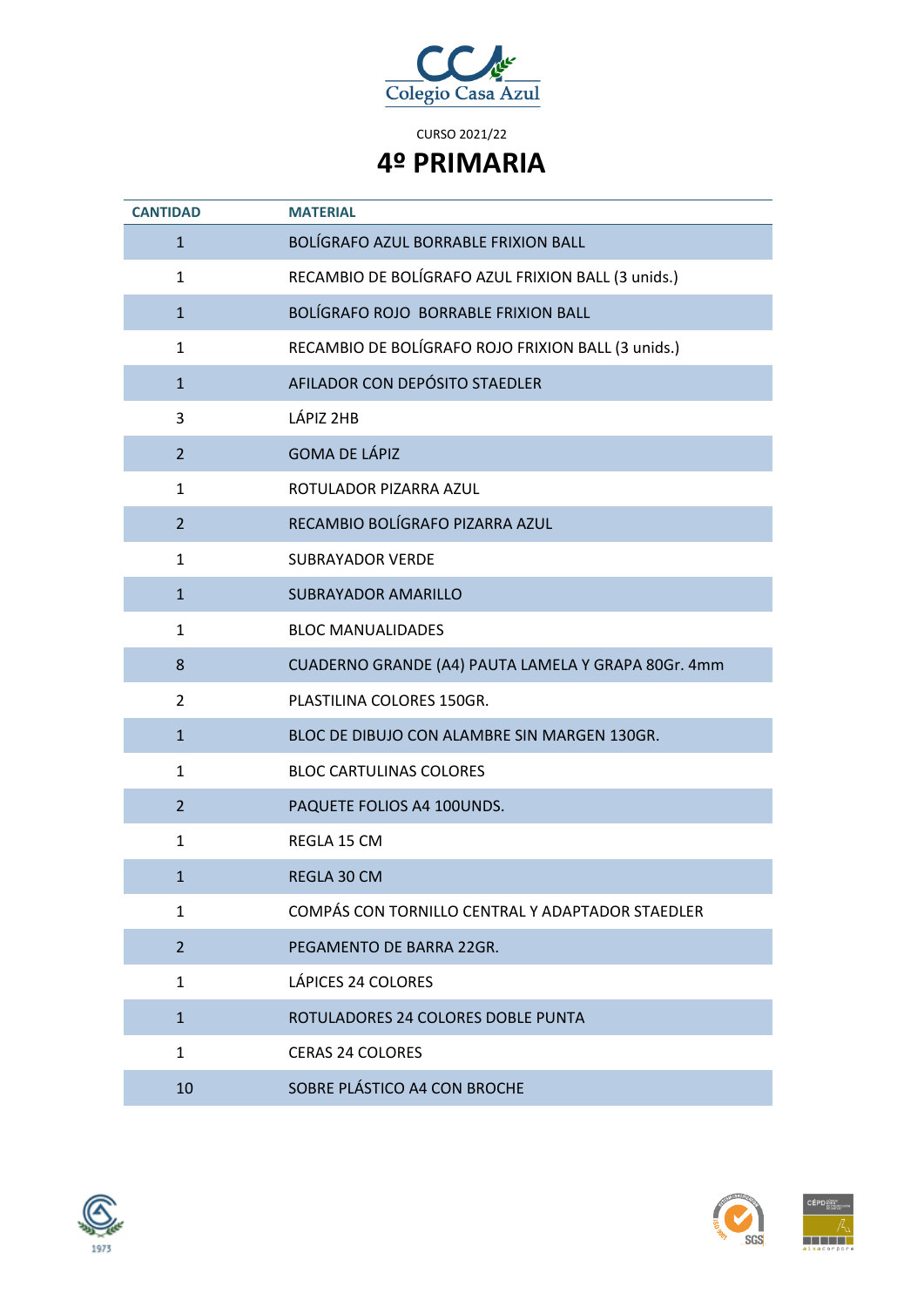

| <b>TRANSPORTADOR DE ÁNGULOS</b>              |
|----------------------------------------------|
| PACK TOALLITAS HIDROALCOHÓLICAS 100 UNIDADES |
| ROBÓTICA (EXCLUSIVO CCA)                     |
| AGENDA ESCOLAR CCA                           |

| $\mathbf{1}$ | <b>TIJERA ESCOLAR</b>                                                |
|--------------|----------------------------------------------------------------------|
| $\mathbf{1}$ | <b>CERAS MANLEY 15 COLORES</b>                                       |
| $\mathbf{1}$ | CAMISETA VIEJA PARA PINTAR (ARTÍSTICA)                               |
| 1            | <b>TRAPO</b>                                                         |
| $\mathbf{1}$ | CAJA DE CARTÓN MEDIANA PARA GUARDAR MATERIAL (ARTÍSTICA)             |
| 1            | LIBRETA PAPEL PAUTADO A5 APAISADO (Música)                           |
| $\mathbf{1}$ | PAQUETE DE TOALLITAS HÚMEDAS                                         |
| 3            | ESTUCHE CON CREMALLERA                                               |
| $\mathbf{1}$ | CALCULADORA BÁSICA (NO CIENTÍFICA)                                   |
| 3            | PELOTAS DE TENIS                                                     |
| $\mathbf{1}$ | MATERIAL PROYECTO READ & WRITE [PIZARRA INGLÉS Y LOS<br>ROTULADORES] |
| 1            | <b>TECLADO + RATÓN USB</b>                                           |





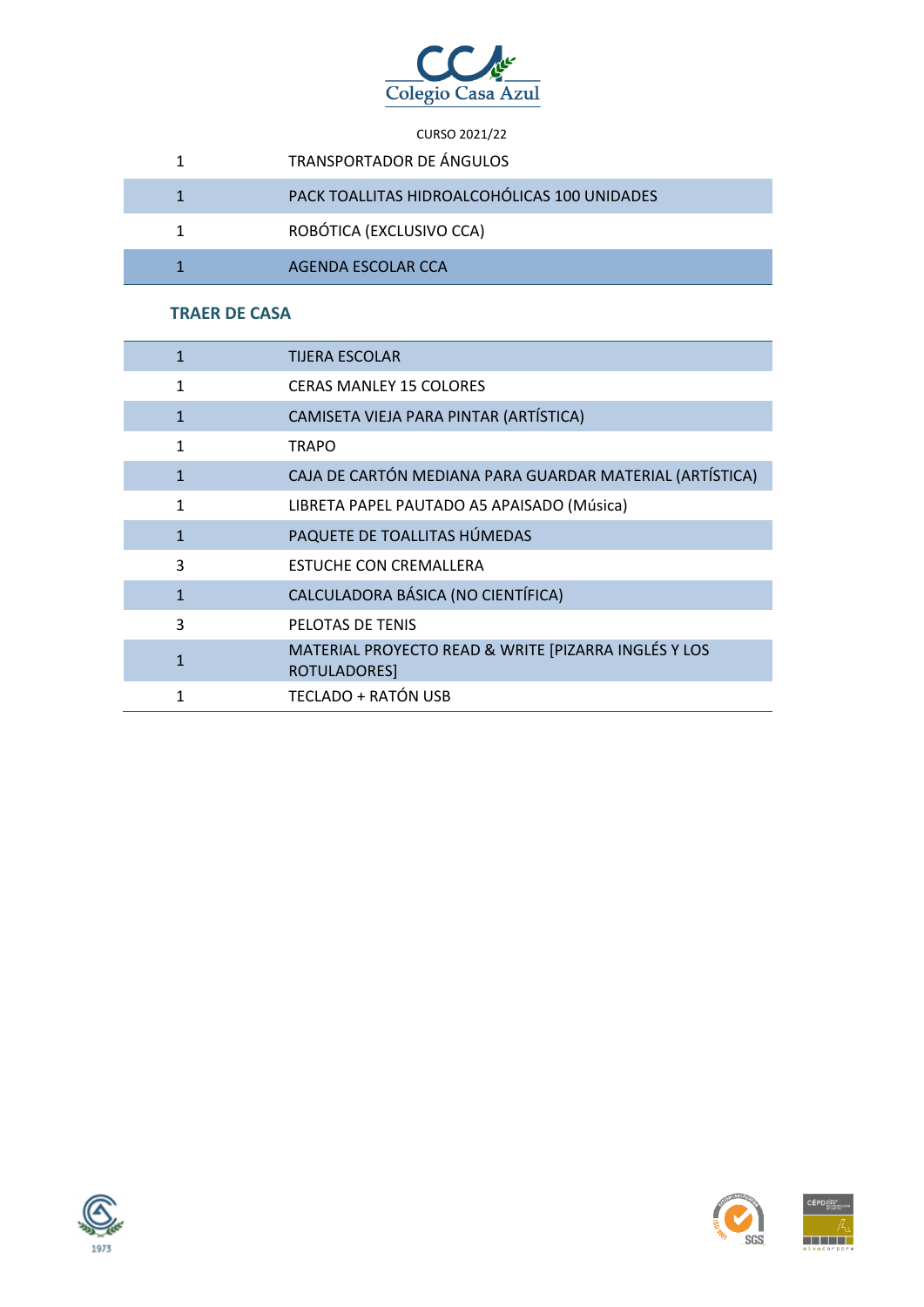

| <b>CANTIDAD</b> | <b>MATERIAL</b>                                                |
|-----------------|----------------------------------------------------------------|
| $\mathbf{1}$    | BOLÍGRAFO AZUL BORRABLE FRIXION BALL                           |
| $\mathbf{1}$    | BOLÍGRAFO ROJO BORRABLE FRIXION BALL                           |
| $\mathbf{1}$    | RECAMBIO DE BOLÍGRAFO AZUL FRIXION BALL (3 unids.)             |
| $\mathbf{1}$    | RECAMBIO DE BOLÍGRAFO ROJO FRIXION BALL (3 unids.)             |
| $\mathbf{1}$    | ROTULADOR DE PIZARRA AZUL                                      |
| $\mathbf{1}$    | RECAMBIO BOLÍGRAFO PIZARRA AZUL                                |
| $\mathbf{1}$    | AFILADOR CON DEPÓSITO STAEDLER                                 |
| 3               | LÁPIZ 2HB                                                      |
| $\mathbf{1}$    | LÁPIZ STAEDTLER TRADITION 4B                                   |
| $\overline{2}$  | <b>GOMA DE LÁPIZ</b>                                           |
| $\mathbf{1}$    | SUBRAYADOR NARANJA                                             |
| $\mathbf{1}$    | <b>SUBRAYADOR VERDE</b>                                        |
| $\mathbf{1}$    | <b>SUBRAYADOR AMARILLO</b>                                     |
| $\overline{2}$  | <b>BLOC MANUALIDADES</b>                                       |
| 5               | CUADERNO GRANDE (A4) PAUTA LAMELA Y GRAPA 80Gr. 3mm            |
| $\overline{2}$  | CUADERNO PEQUEÑO (A5) PAUTA LAMELA Y GRAPA 80Gr. 3mm           |
| $\mathbf{1}$    | <b>CARPETA DE ELÁSTICOS</b>                                    |
| 2               | PAQUETE FOLIOS A4 100 UNDS.                                    |
| $\mathbf{1}$    | REGLA 15 CM                                                    |
| 1               | JUEGO DE REGLAS (ESCUADRA, CARTABÓN, REGLA Y<br>TRANSPORTADOR) |
| $\overline{2}$  | PLASTILINA COLORES 150GR.                                      |
| $\overline{2}$  | PEGAMENTO DE BARRA 22GR.                                       |
| $\mathbf{1}$    | PEGAMENTO COLA BLANCA                                          |
| $\mathbf{1}$    | BLOC DE DIBUJO CON ALAMBRE SIN MARGEN 130GR.                   |
| $\mathbf{1}$    | LÁPICES 24 COLORES                                             |
| 1               | ROTULADORES 24 COLORES DOBLE PUNTA                             |





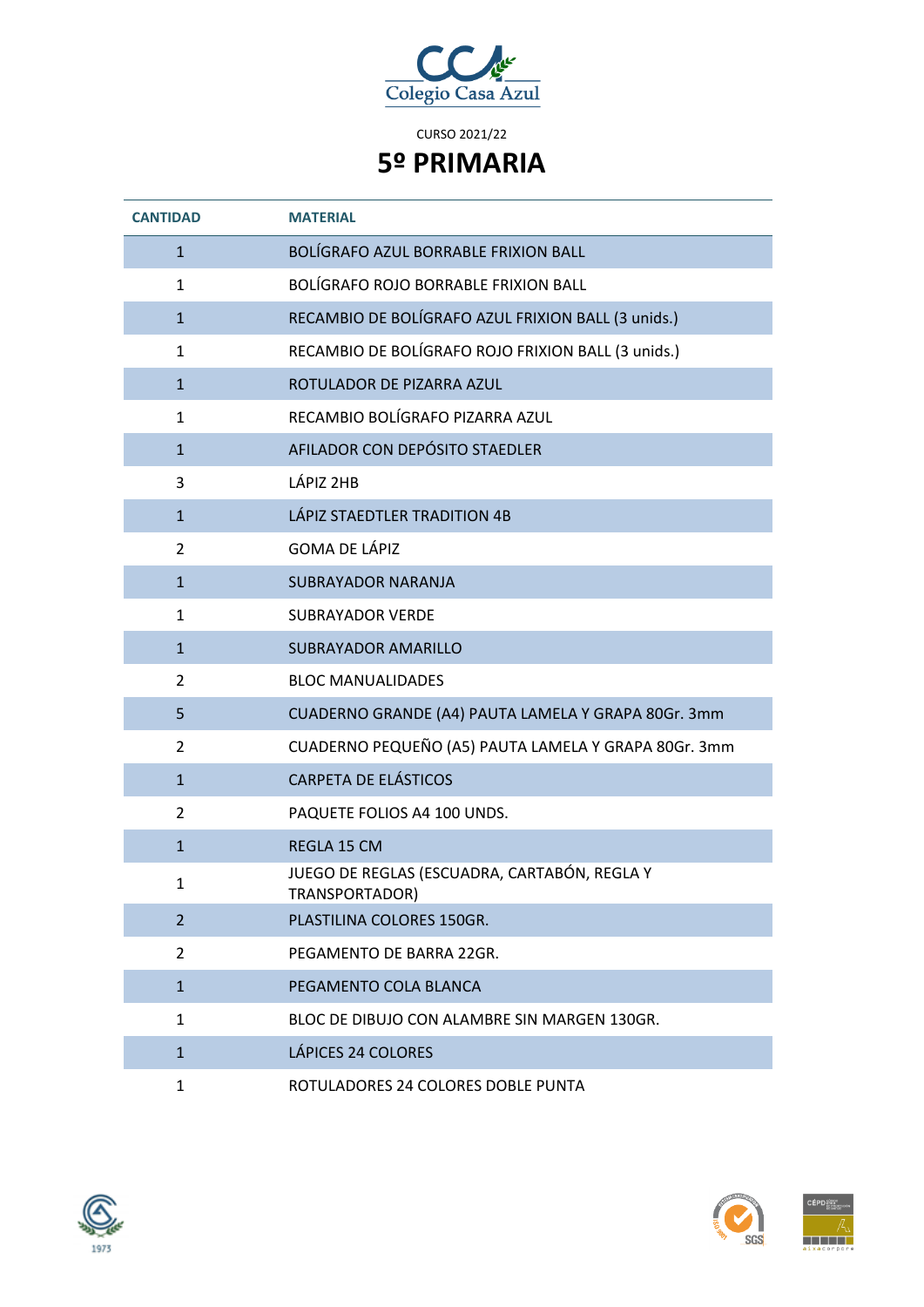

|              | CURSO 2021/22                                |
|--------------|----------------------------------------------|
| $\mathbf{1}$ | CERAS PASTEL AL ÓLEO 24 COLORES              |
| $\mathbf{1}$ | BOTE TÉMPERA AZUL CYAN                       |
| $\mathbf{1}$ | <b>BOTE TÉMPORA AMARILLO</b>                 |
| $\mathbf{1}$ | BOTE TÉMPERA MAGENTA                         |
| $\mathbf{1}$ | <b>BOTE TÉMPERA NEGRO</b>                    |
| $\mathbf{1}$ | <b>BOTE TÉMPERA BLANCO</b>                   |
| $\mathbf{1}$ | <b>PINCEL Nº8</b>                            |
| $\mathbf{1}$ | PINCEL Nº10                                  |
| $\mathbf{1}$ | LÁPIZ STAEDTLER TRADITION 2B                 |
| $\mathbf{1}$ | ROTULADOR NEGRO CALIBRADO (0.6)              |
| $\mathbf{1}$ | SOBRE PLÁSTICO A4 CON BROCHE                 |
| $\mathbf{1}$ | PACK TOALLITAS HIDROALCOHÓLICAS 100 UNIDADES |
| $\mathbf{1}$ | ROBÓTICA (EXCLUSIVO CCA)                     |
| $\mathbf{1}$ | FAST TYPING (EXCLUSIVO CCA)                  |
| 1            | <b>AGENDA ESCOLAR CCA</b>                    |

| $\mathbf{1}$ | <b>TECLADO + RATÓN USB</b>                               |
|--------------|----------------------------------------------------------|
| 3            | PELOTA DE TENIS                                          |
| $\mathbf{1}$ | CALCULADORA BÁSICA (NO CIENTÍFICA)                       |
| $\mathbf{1}$ | PLATO Y VASO PLÁTICO DURO (ARTÍSTICA)                    |
| $\mathbf{1}$ | CAJA DE CARTÓN MEDIANA PARA GUARDAR MATERIAL (ARTÍSTICA) |
| 1            | TIJERA ESCOLAR                                           |
| $\mathbf{1}$ | <b>TRAPO</b>                                             |
| 1            | CAMISETA VIEJA PARA PINTAR (ARTÍSTICA)                   |
| 1            | LIBRETA PAPEL PAUTADO A5 APAISADO (Música)               |
| 1            | PAQUETE DE TOALLITAS HÚMEDAS                             |
| 1            | COMPÁS CON TORNILLO CENTRAL Y ADAPTADOR STAEDLER         |





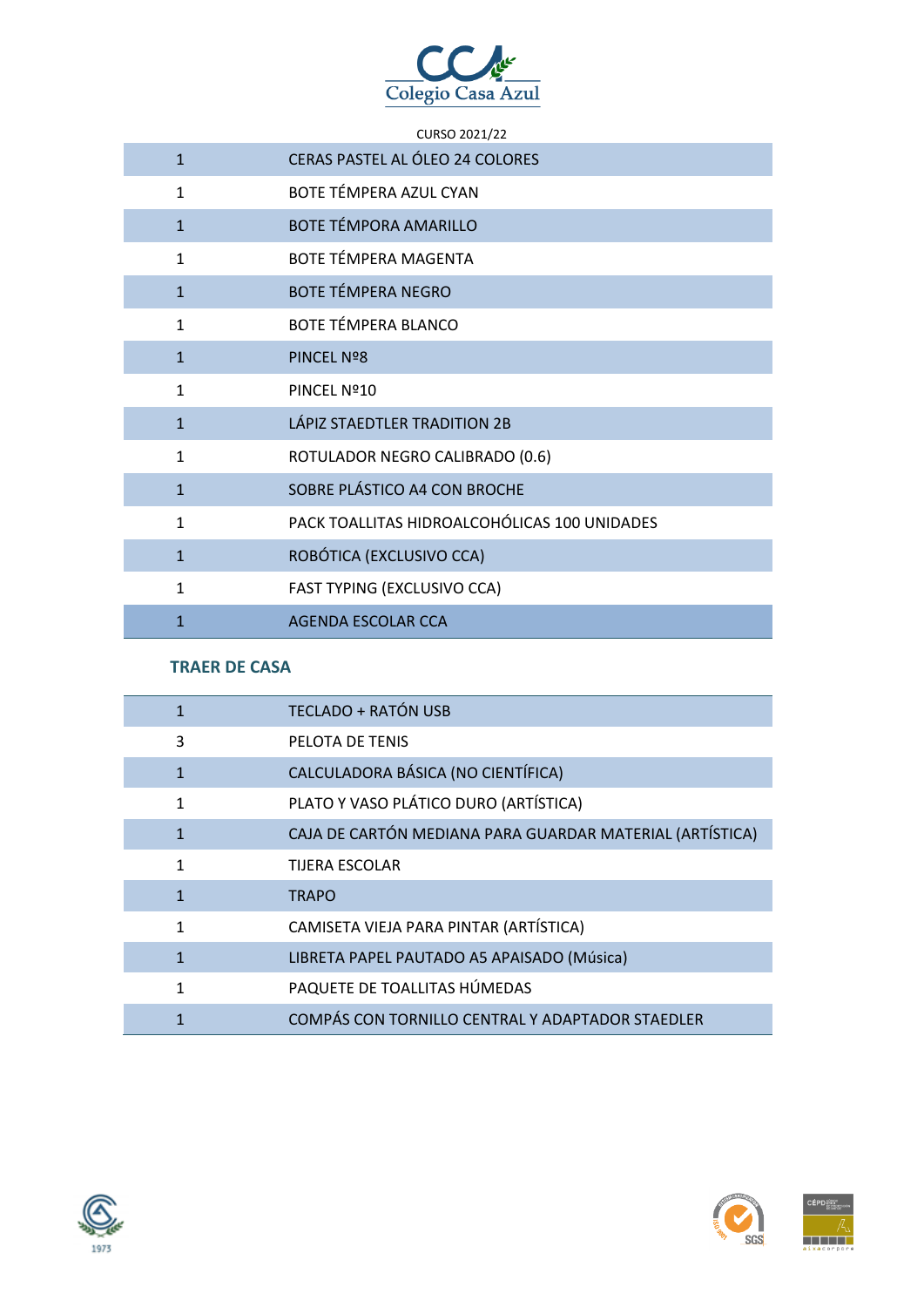

| <b>CANTIDAD</b> | <b>MATERIAL</b>                                     |
|-----------------|-----------------------------------------------------|
| $\mathbf{1}$    | BOLÍGRAFO AZUL BORRABLE FRIXION BALL                |
| $\mathbf{1}$    | BOLÍGRAFO ROJO BORRABLE FRIXION BALL                |
| $\mathbf{1}$    | RECAMBIO DE BOLÍGRAFO AZUL FRIXION BALL (3 unids.)  |
| $\mathbf{1}$    | RECAMBIO DE BOLÍGRAFO ROJO FRIXION BALL (3 unids.)  |
| $\mathbf{1}$    | AFILADOR CON DEPÓSITO STAEDLER                      |
| 3               | LÁPIZ 2HB                                           |
| $\mathbf{1}$    | LÁPIZ STAEDTLER TRADITION 4B                        |
| 2               | <b>GOMA DE LÁPIZ</b>                                |
| $\mathbf{1}$    | <b>SUBRAYADOR VERDE</b>                             |
| $\mathbf{1}$    | SUBRAYADOR AMARILLO                                 |
| $\mathbf{1}$    | <b>BLOC MANUALIDADES</b>                            |
| 6               | CUADERNO GRANDE (A4) PAUTA LAMELA Y GRAPA 80Gr. 3mm |
| $\mathbf{1}$    | PAQUETE FOLIOS A4 500UNDS.                          |
| $\mathbf{1}$    | REGLA 15 CM                                         |
| $\overline{2}$  | PEGAMENTO DE BARRA 22GR.                            |
| $\mathbf{1}$    | PEGAMENTO COLA BLANCA                               |
| $\mathbf{1}$    | BLOC DE DIBUJO CON ALAMBRE SIN MARGEN 130GR.        |
| $\mathbf{1}$    | LIBRETA PAPEL PAUTADO A5 APAISADO (Música)          |
| $\mathbf{1}$    | ROTULADOR PIZARRA AZUL                              |
| $\mathbf{1}$    | RECAMBIO BOLÍGRAFO PIZARRA AZUL                     |
| 8               | SOBRE PLÁSTICO A4 CON BROCHE                        |
| $\mathbf{1}$    | PACK TOALLITAS HIDROALCOHÓLICAS 100 UNIDADES        |
| $\mathbf{1}$    | ROBÓTICA (EXCLUSIVO CCA)                            |
| $\mathbf{1}$    | FAST TYPING (EXCLUSIVO CCA)                         |
| $\mathbf{1}$    | <b>AGENDA ESCOLAR CCA</b>                           |